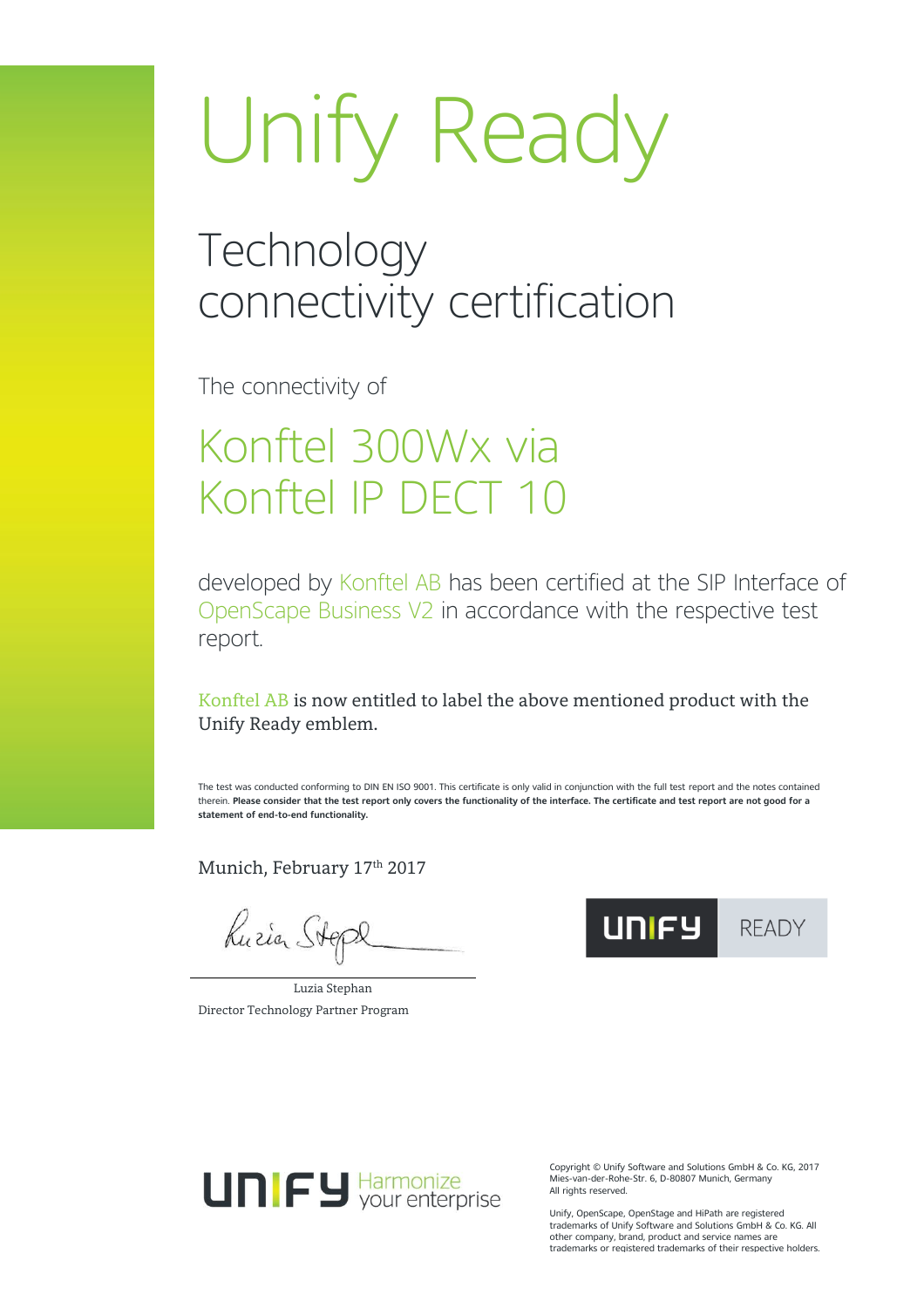#### **Technology** connectivity certification

The connectivity of

### Konftel 300Wx via Konftel IP DECT 10

developed by Konftel AB has been certified at the SIP Interface of OpenScape 4000 V7 in accordance with the respective test report.

Konftel AB is now entitled to label the above mentioned product with the Unify Ready emblem.

The test was conducted conforming to DIN EN ISO 9001. This certificate is only valid in conjunction with the full test report and the notes contained therein. **Please consider that the test report only covers the functionality of the interface. The certificate and test report are not good for a statement of end-to-end functionality.**

Munich, February 17<sup>th</sup> 2017

Kuria Stepl

Luzia Stephan Director Technology Partner Program





Copyright © Unify Software and Solutions GmbH & Co. KG, 2017 Mies-van-der-Rohe-Str. 6, D-80807 Munich, Germany All rights reserved.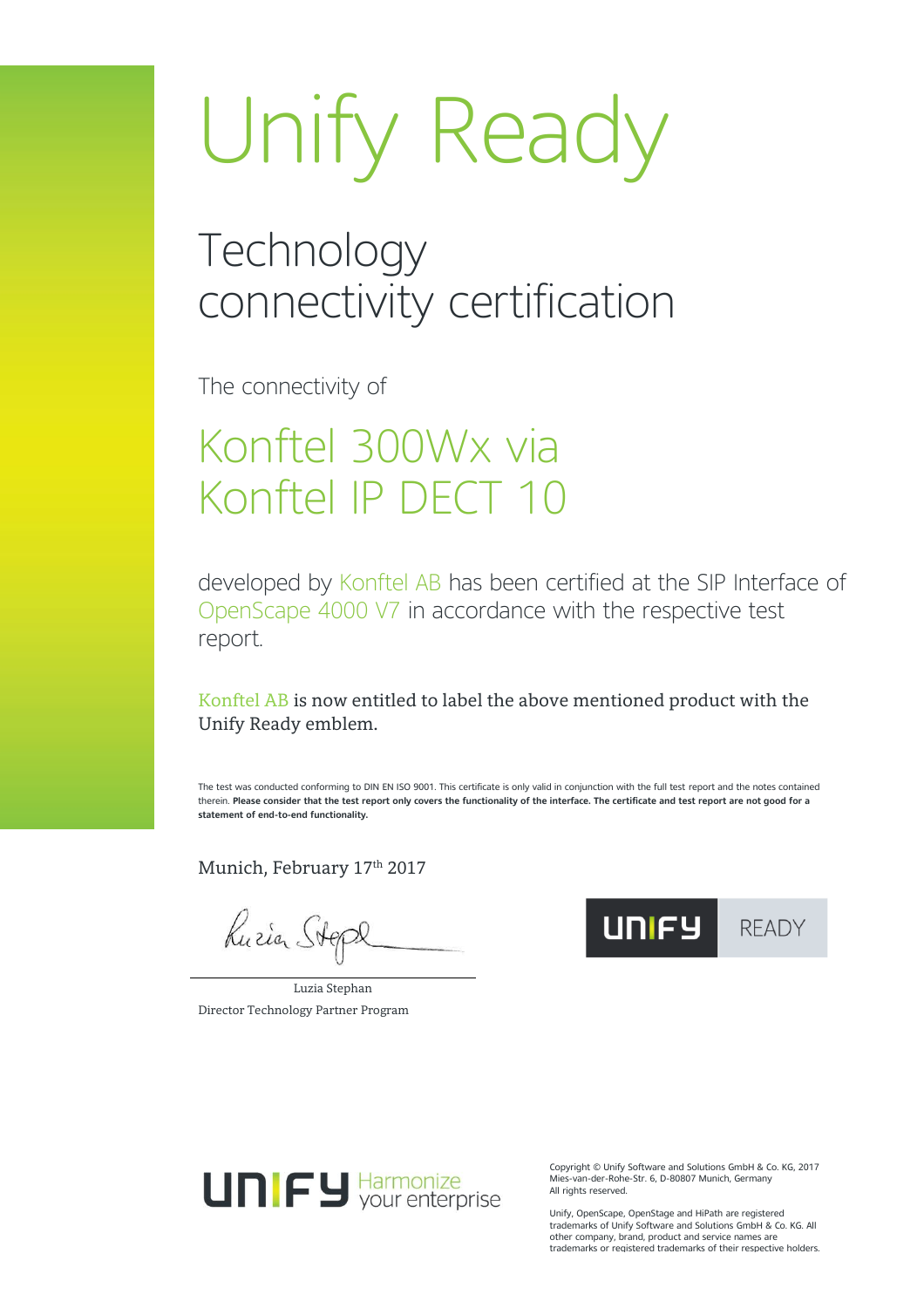#### **Technology** connectivity certification

The connectivity of

### Konftel 300Wx via Konftel IP DECT 10

developed by Konftel AB has been certified at the SIP Interface of OpenScape Voice V9 in accordance with the respective test report.

Konftel AB is now entitled to label the above mentioned product with the Unify Ready emblem.

The test was conducted conforming to DIN EN ISO 9001. This certificate is only valid in conjunction with the full test report and the notes contained therein. **Please consider that the test report only covers the functionality of the interface. The certificate and test report are not good for a statement of end-to-end functionality.**

Munich, February 17<sup>th</sup> 2017

Kuria Stepl

Luzia Stephan Director Technology Partner Program





Copyright © Unify Software and Solutions GmbH & Co. KG, 2017 Mies-van-der-Rohe-Str. 6, D-80807 Munich, Germany All rights reserved.